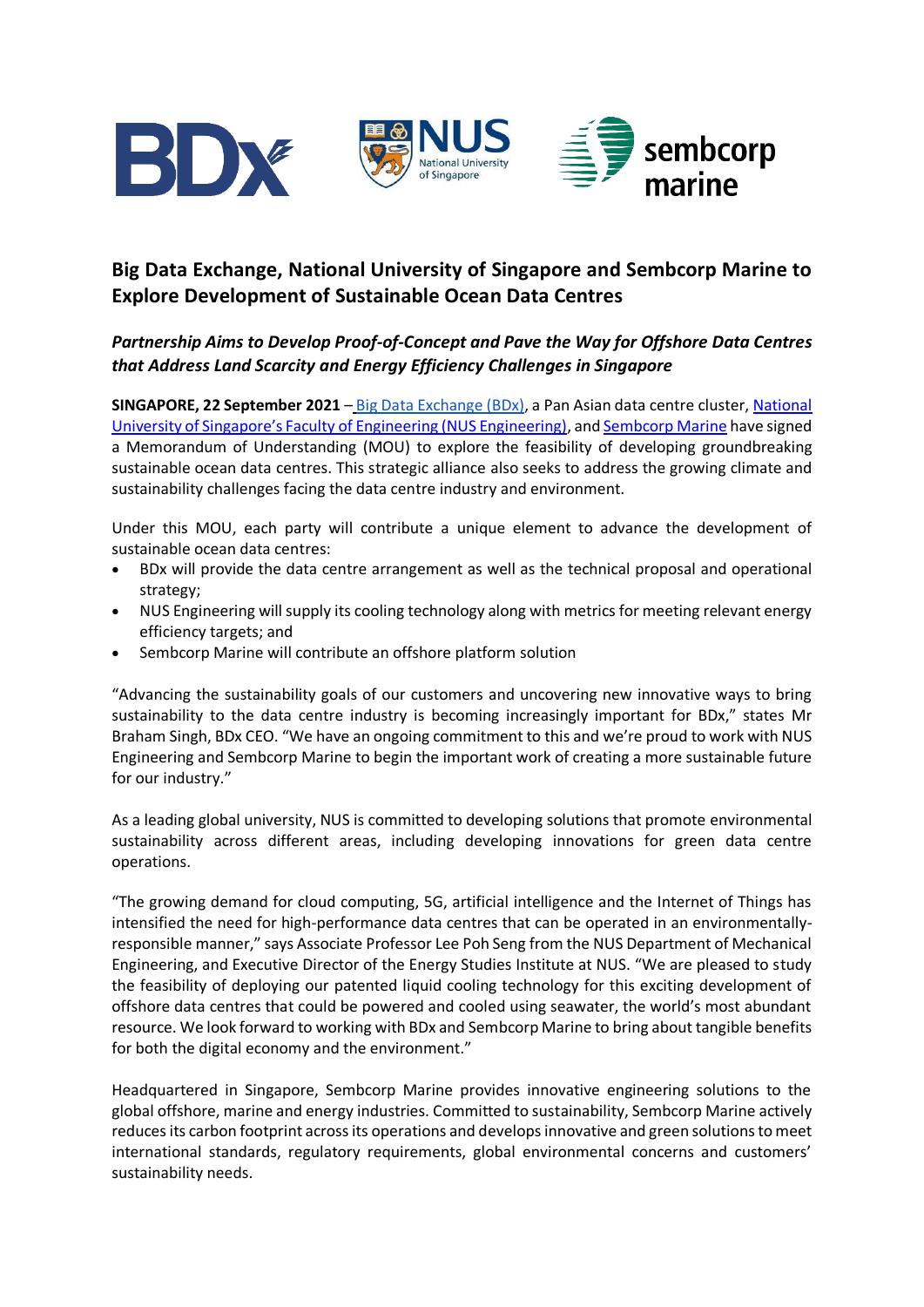"With growing awareness of climate change and a paradigm shift in energy consumption towards renewable sources, it is imperative for organizations to collaborate with one another and think out of the box to advance sustainable solutions and business models," says Mr Wong Weng Sun, Sembcorp Marine President and CEO. "Leveraging our innovative design expertise for the offshore, marine and energy industries, Sembcorp Marine is excited to partner BDx and NUS Engineering to contribute to the sustainable evolution of the data centre industry."

To counter the increasing environmental impact of data centres globally, BDx, NUS Engineering and Sembcorp Marine will also promote joint research and development activities of mutual interest and benefit in the areas of sustainable ocean data centres.



*Signatories for the MoU (clockwise from top-left): BDx CFO Mr Vijay Tripathi, NUS Engineering Deputy Dean Professor Teo Kie Leong and Sembcorp Marine Head of R&D Mr Simon Kuik*

# # #

### **About Big Data Exchange (BDx)**

Big Data Exchange (BDx) is a Pan-Asian data center cluster with sites throughout Hong Kong, mainland China and Singapore. Its unique hybrid cloud, connectivity and colocation solutions offer unparalleled security and reliability for the mission-critical IT infrastructure of its local and global clientele. As a carrier-neutral provider, BDx delivers a secure hybrid ecosystem with innovative connectivity solutions to enterprises, OTTS, financial services and more. With its automated modules, BDx allows enterprises to manage physical racks with the same ease as working in public clouds, as well as an unmatched level of customization. BDx was founded in 2019 and maintains headquarters in Hong Kong. To learn more, visi[t www.bdxworld.com o](http://www.bdxworld.com/)r follow BDx on [Twitter](https://twitter.com/bdxworld) and [LinkedIn.](https://www.linkedin.com/company/bdx-data-centers/)

#### **About National University of Singapore (NUS)**

The National University of Singapore (NUS) is Singapore's flagship university, which offers a global approach to education, research and entrepreneurship, with a focus on Asian perspectives and expertise. We have 17 faculties across three campuses in Singapore, with more than 40,000 students